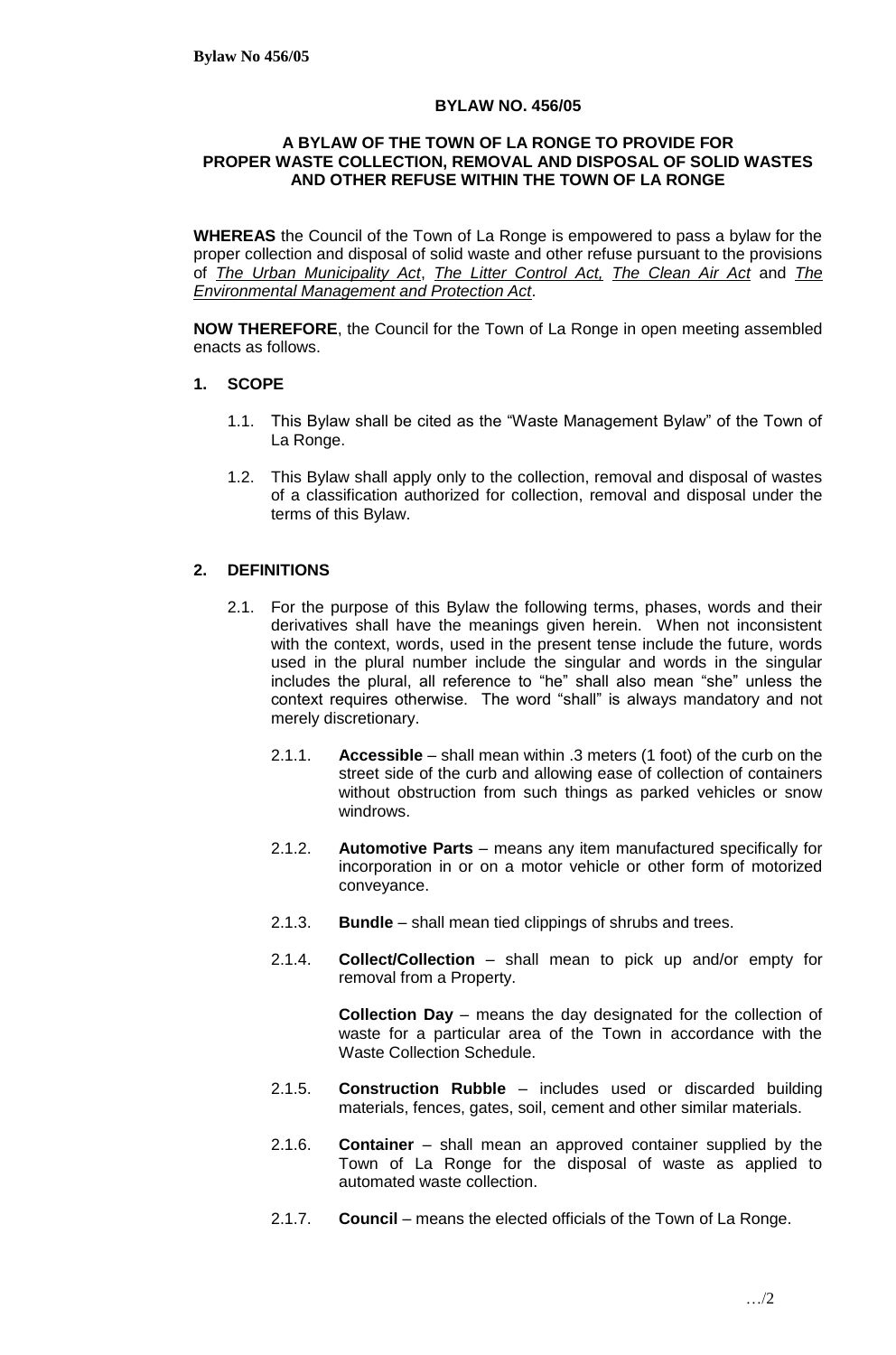- 2.1.8. **Designated** shall mean any employee delegated to act on behalf of the Town Administrator.
- 2.1.9. **Dangerous Object** shall mean an object or material that presents a health or safety risk to waste collection staff; and, without limiting the generality of the foregoing includes explosives, discarded razerblades, needles and knives, broken glass, fluorescent tubes, or sharp edged tin cans.
- 2.1.10. **Dust Particles** shall mean dust-like material such as cold ashes; sawdust, and vacuum cleaner waste.
- 2.1.11. **Dwelling** shall mean a building or part of a building that is used as a permanent residence.
- 2.1.12. **Employee** shall mean a person employed by the Town of La Ronge.
- 2.1.13. **Hazardous Substance** shall be defined according to *The Environmental Management and Protection Act*.
- 2.1.14. **Household Waste** shall mean any waste originating from any residential premises but does not include restricted or prohibited waste.
- 2.1.15. **Landfill** shall mean the area designated for waste disposal.
- 2.1.16. **Lawful User** shall mean a person entitled to utilize designated Town waste services.
- 2.1.17. **Litter** shall mean any and all miscellaneous waste which when discarded, dropped, placed, blown or carried onto any sidewalk, street, boulevard, lane, park, public place or private premises, contributes to untidiness and detracts from the Town's cleanliness.
- 2.1.18. **Occupant** shall mean the person or owner in charge of a dwelling or building.
- 2.1.19. **Owner** shall mean the registered owner of property.
- 2.1.20. **Person** shall mean an individual, corporation or partnership.
- 2.1.21. **Prohibited Waste** shall mean a material, substance or waste identified and set forth in Part "B" of Schedule "A".
- 2.1.22. **Property** shall mean a registered parcel of land.
- 2.1.23. **Residential** shall mean all residential unit dwellings as defined within the Municipal Zoning Map.
- 2.1.24. **Residual Waste** shall mean waste that is not diverted to the Waste Diversion Area and is thus processed and permanently stored in the landfill site.
- 2.1.25. **Restricted Waste** shall mean material, substance or waste identified and set forth in Part "A" of Schedule "A".
- 2.1.26. **Single Family Dwellings** shall mean a dwelling unit having separate access and egress directly to the outside and housing only one family.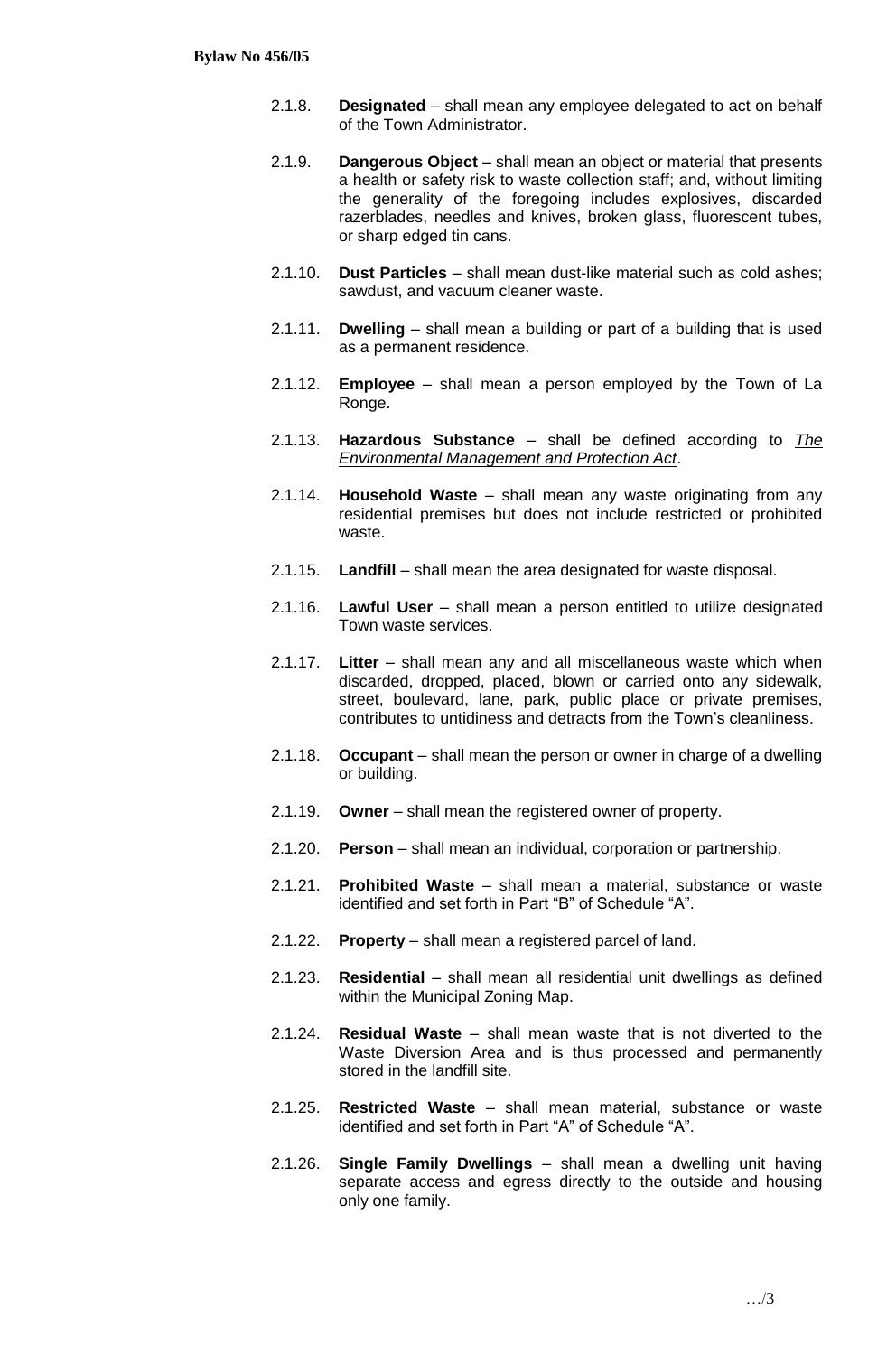- 2.1.27. **Town** means the Municipal Corporation of the Town of La Ronge or, where the context requires, the geographical area within the town limits of the Town of La Ronge.
- 2.1.28. **Town Administrator** the term Town Administrator means the person appointed as the Town Administrator for the Town of La Ronge or his/her duly authorized representative or designate.
- 2.1.29. **Waste** includes garbage, rubbish, refuse, scrap, discarded materials, bottles, cans and other waste products or remains of any kind whatsoever but does not include liquid domestic sewage entering the Town's sewage works.
- 2.1.30. **Waste Collection Schedule** means the schedule of the systematic collection of household waste determined, from time to time, by the Town Administrator.
- 2.1.31. **Waste Collection Staff** means persons retained by the Town Administrator for the purpose of collecting and delivering waste to the Waste Disposal Grounds.
- 2.1.32. **Waste Disposal Grounds** means the area of land legally described in Schedule "B".
- 2.1.33. **Yard Waste** shall mean grass clippings, leaves, branches and other compostable vegetation.

## **3. CONTROL**

- 3.1. The Town Administrator or Designate is hereby authorized to arrange waste collection schedules and processes for the collection of household waste.
- 3.2. The Town Administrator or Designate shall be responsible for the administration and enforcement of this Bylaw.
- 3.3. The decision of the Town Administrator or Designate shall be final as to the quantities and classes of waste to be collected.
- 3.4. Employees of the Town of La Ronge shall have the right to enter onto a property other than a dwelling for the purpose of performing the duties assigned to them.
- 3.5. No person other than a lawful user thereof and authorized employee shall open any waste container or remove waste put out for collection.
- 3.6. No person shall place automotive parts, batteries, construction rubble or similar fixtures, dead animals or parts of dead animals, grease, yard wastes liquid waste, hazardous substances, inflammable substances, large furniture, major appliances, oil, propane tanks, paint, sod, soil, dirt, tires or any item over one (1.0) meter in length in a container for waste collection. Containers containing the items mentioned above will not be collected.
- 3.7. No person shall litter as defined in this Bylaw and Section 3 of *The Litter Control Act*. Waste disposed outside the designated collection and disposal system shall be considered littering.
- 3.8. No person shall be permitted to incinerate waste within the Town of La Ronge as per *The Clean Air Act*.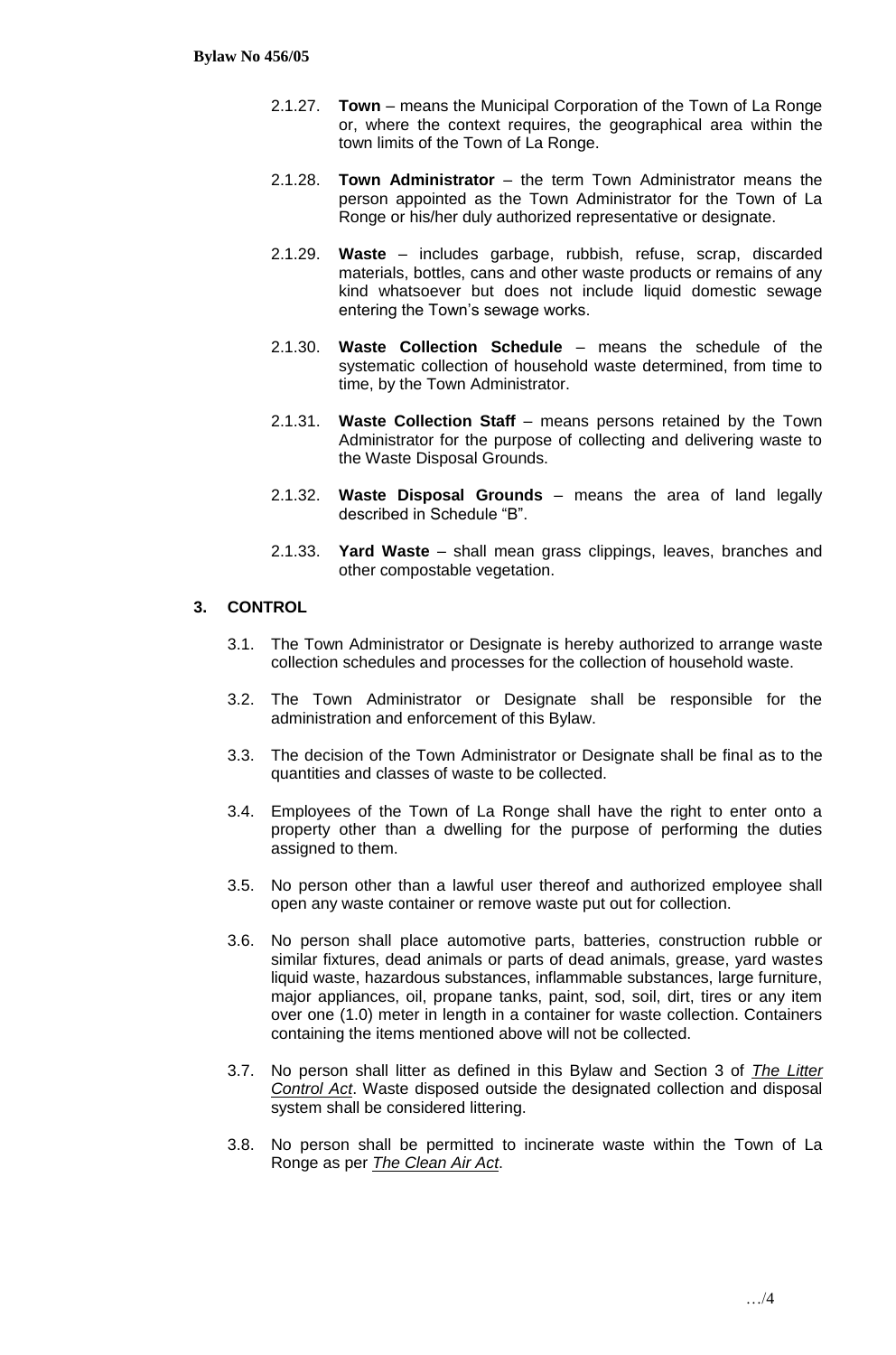#### **CURBSIDE AUTOMATED RESIDUAL WASTE COLLECTION**

- 3.9. The Town shall provide containers for curbside automated residual waste collection in care of the occupant of the property. It is the responsibility of occupant to store and handle the container in such a way that it will not be damaged.
- 3.10. If the container is lost, damaged or needs replacing due to the actions of the occupant of the property, a replacement container will be provided by the Town at the cost of the occupant.
- 3.11. No property shall be entitled to receive from the Town of La Ronge more than one container for curbside residual waste collection unless the dwelling is a two-unit dwelling, four-unit dwelling or a townhouse in which case the property will receive a container for each unit.
- 3.12. The occupant shall:
	- 3.12.1. deposit residual waste that can not be recycled, for collection in the container;
	- 3.12.2. keep the container on the property until after 6:00 p.m. the day preceding a collection day;
	- 3.12.3. before 9:00 a.m. on collection days, place the container at the curb adjoining the property;
	- 3.12.4. prior to 6:00 p.m. of the day following a collection day shall remove the container and any uncollected waste from the curb and store them on the property;
	- 3.12.5. place all household waste originating from that property in plastic garbage bags sturdy enough to hold such contents and, without limiting the generality of the foregoing, in plastic garbage bags with a wall thickness of not less than two (2) mils;
	- 3.12.6. store all household waste originating from that property so as to prevent:
		- 3.12.6.1. access to such waste by stray animals or birds;
		- 3.12.6.2. spread of such waste by wind;
		- 3.12.6.3. infiltration of such waste by rain.
- 3.13. No person shall:
	- 3.13.1. damage or deface any collection container;
	- 3.13.2. place waste beside or on top of a container. Waste placed outside of a container shall be considered littering;
	- 3.13.3. deposit or place any flaming or smoldering material or otherwise cause any fire in an automated residual waste container;
	- 3.13.4. deposit wastes in automated residual waste containers originating from outside an automated collection area.
- 3.14. Persons placing waste in automated residual waste containers shall make sure that the containers are closed after disposal of wastes.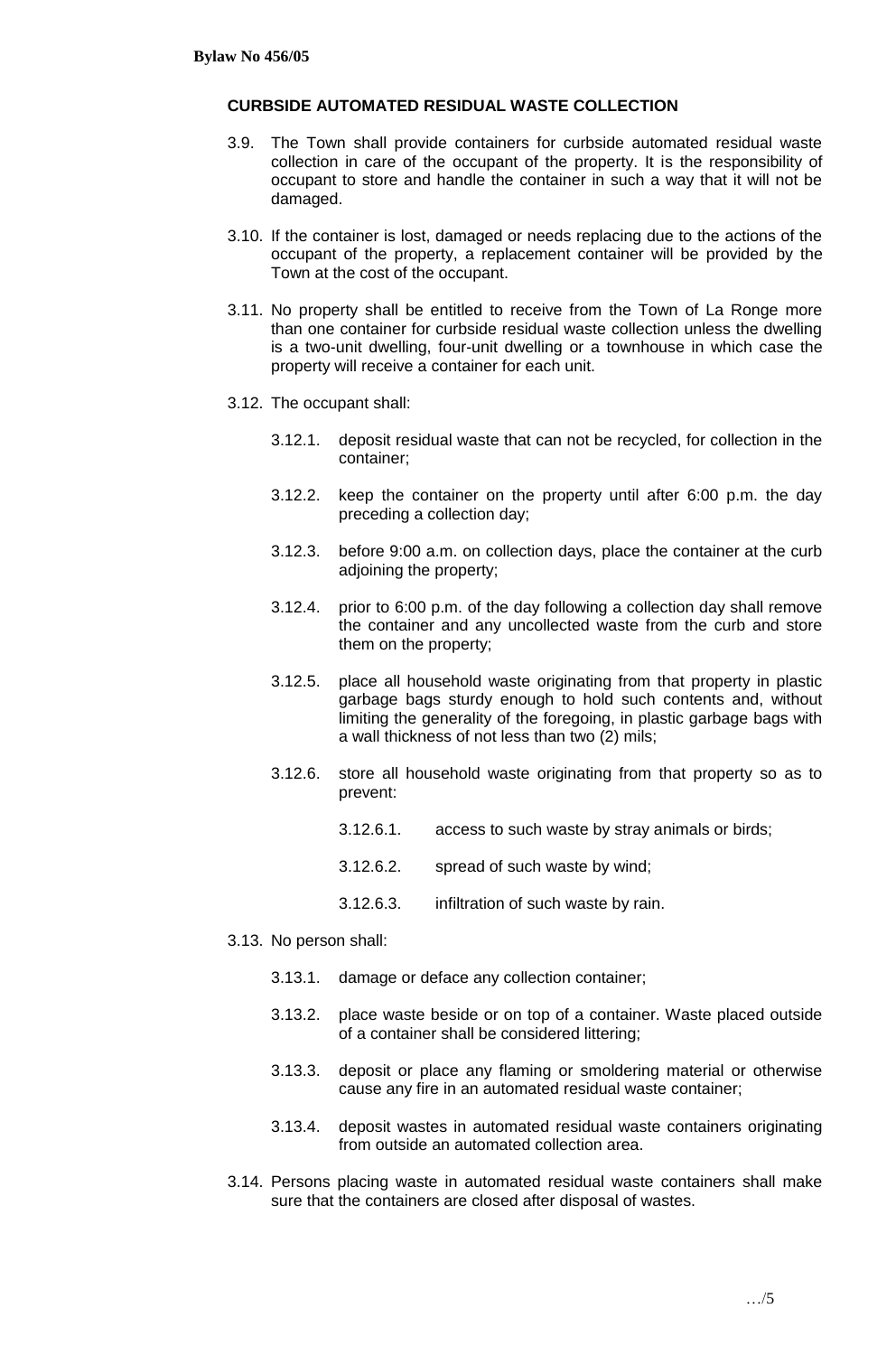## **4. YARD WASTE COLLECTION**

- 4.1. During a specified day in the month of May, the Town shall collect yard wastes from all areas of Town. The schedule for pickup will be set by the Town Administrator.
- 4.2. Yard wastes must be placed in a plastic bag purchased by the owner.
- 4.3. Every bag to be collected shall together with its contents weigh not more than 25 kilograms. If the bag weights more than 25 kilograms, it will not be collected.
- 4.4. Yard waste set out for collection shall be accessible to employees. Yard wastes that are not accessible will not be collected.
- 4.5. Clippings from shrubs and trees shall be tied in bundles and not to exceed 1.0 meters in length. If clippings are not bundled, or a bundle exceed 1.0 meters in length and/or 25 kilograms in weight, the bundle will not be collected.
- 4.6. Other large items will be collected on the designated day in May, if approved by the Town Office.

### **5. RIGHT TO REFUSE COLLECTION OF HOUSEHOLD WASTE**

- 5.1. The Town Administrator or Designate may refuse to collect any waste originating from a residential property:
	- 5.1.1. that is not contained in an approved waste container provided by the Town;
	- 5.1.2. that is not placed in the waste container in a secure garbage bag;
	- 5.1.3. that, on collection day, is located more than .3 meters from the street or point of access to the property for purposes of waste collection;
	- 5.1.4. that contains any restricted or prohibited waste;
	- 5.1.5. that contains any dangerous objects if such objects are not separately stored from other household waste, are not appropriate labeled, and are not safely and conveniently packaged for collection;
	- 5.1.6. that for any individual property on collection day, exceeds 90 kilograms (200 pounds).
- 5.2. The Town Administrator of Designate may refuse to collect any waste originating from a residential property if, in the opinion of the Town Administrator or Designate, that such waste represents a risk to the health or safety of waste collection workers or may be detrimental to the environment.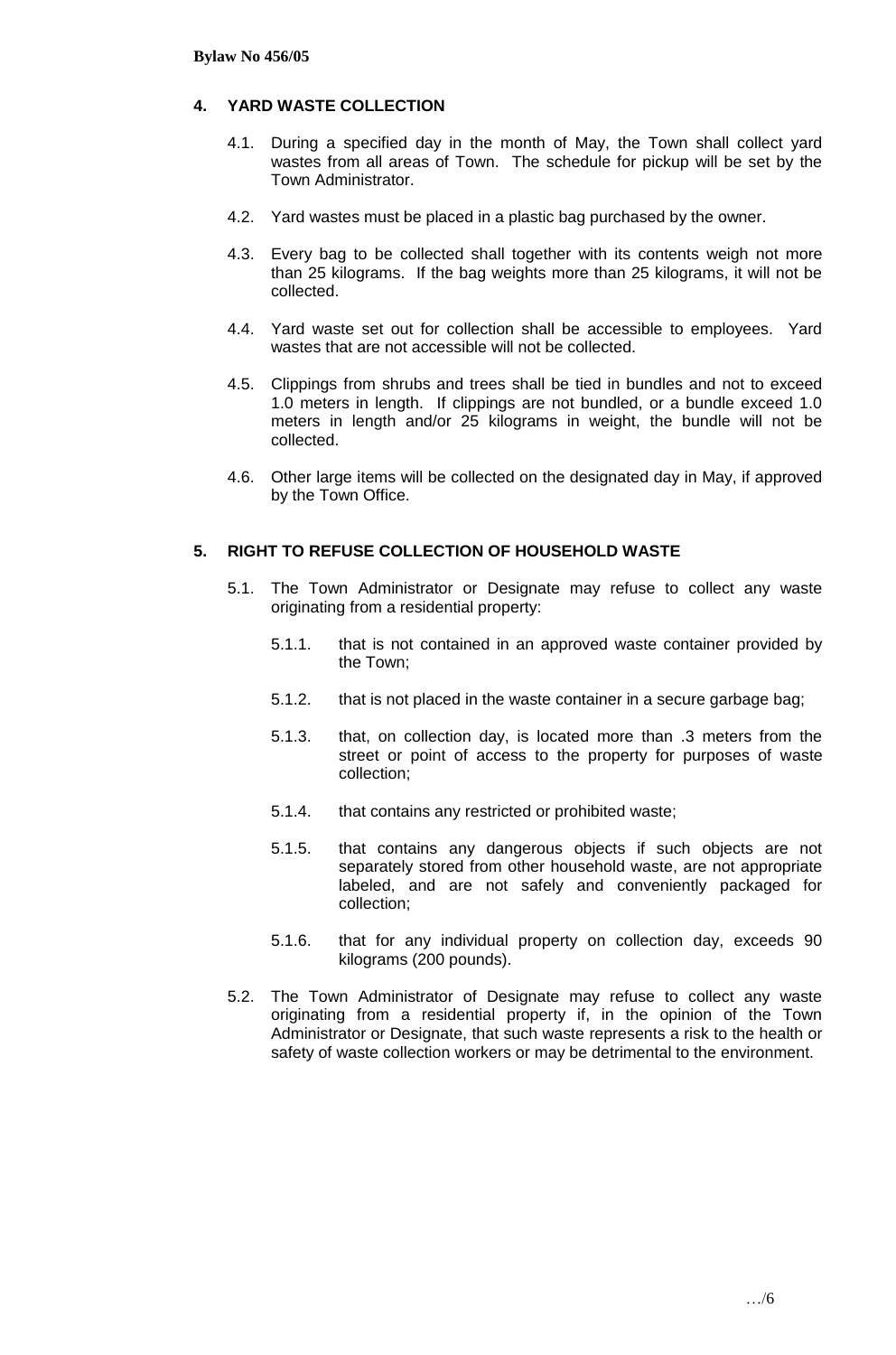#### **6. DISPOSAL OF DANGEROUS OBJECTS**

- 6.1. Every owner or occupant, as the case may be, of residential property shall:
	- 6.1.1. separate any dangerous objects from other household waste originating from that property; and
		- 6.1.1.1. place such objects in a separate waste receptacle and then into the container; and
		- 6.1.1.2. label the contents of such separate waste receptacle appropriately such that the nature of the risk is identified for waste collection staff.

## **7. DISPOSAL OF RESTRICTED AND PROHIBITED WASTE**

- 7.1. Every owner or occupant, as the case may be, of residential property shall:
	- 7.1.1. separate all restricted waste and prohibited waste from other waste originating from that property; and
		- 7.1.1.1. shall transport all restricted waste to the Waste Disposal Grounds for disposal in accordance with rules governing the Waste Disposal Grounds;
		- 7.1.1.2. ensure that all prohibited waste is disposed of according to law.

#### **8. PROCEDURE FOR VIOLATION NOTICES**

- 8.1. Where a person commits or is alleged to have committed an offence for which a penalty is set out in Schedule "C" of this Bylaw a peace officer or any other person authorized by the Town Administrator shall issue a Notice of Violation to such person.
- 8.2. The Notice of Violation shall be in the form or substantially in the form of Form "1" and shall provide for the voluntary payment of a penalty in the amount set forth in Column B of Schedule "C" for that offence.
- 8.3. Voluntary payment of a penalty specified in Notice of Violation shall be made on or before the date indicated on the Notice of Violation. Voluntary payment shall be made in person at the front counter of the Town Office during normal business hours.
- 8.4. If payment of the amount specified on the Notice of Violation is made on or before the date indicated on the Notice of Violation, neither the person alleged to have committed the offence nor owner of the property shall be liable to prosecution for the offence indicated.
- 8.5. If payment of the amount specified on the Notice of Violation is not made on or before the date indicated on the Notice of Violation, a peace officer or other authorized person shall issue or cause to be issued a Summons.
- 8.6. The Summons shall be in the form or substantially in the form of Form 2 and shall provide for the voluntary payment of a penalty in the amount set forth in Column A of Schedule "C" for the offence which the person is alleged to have committed. The Summons shall be served by a peace officer or other authorized person.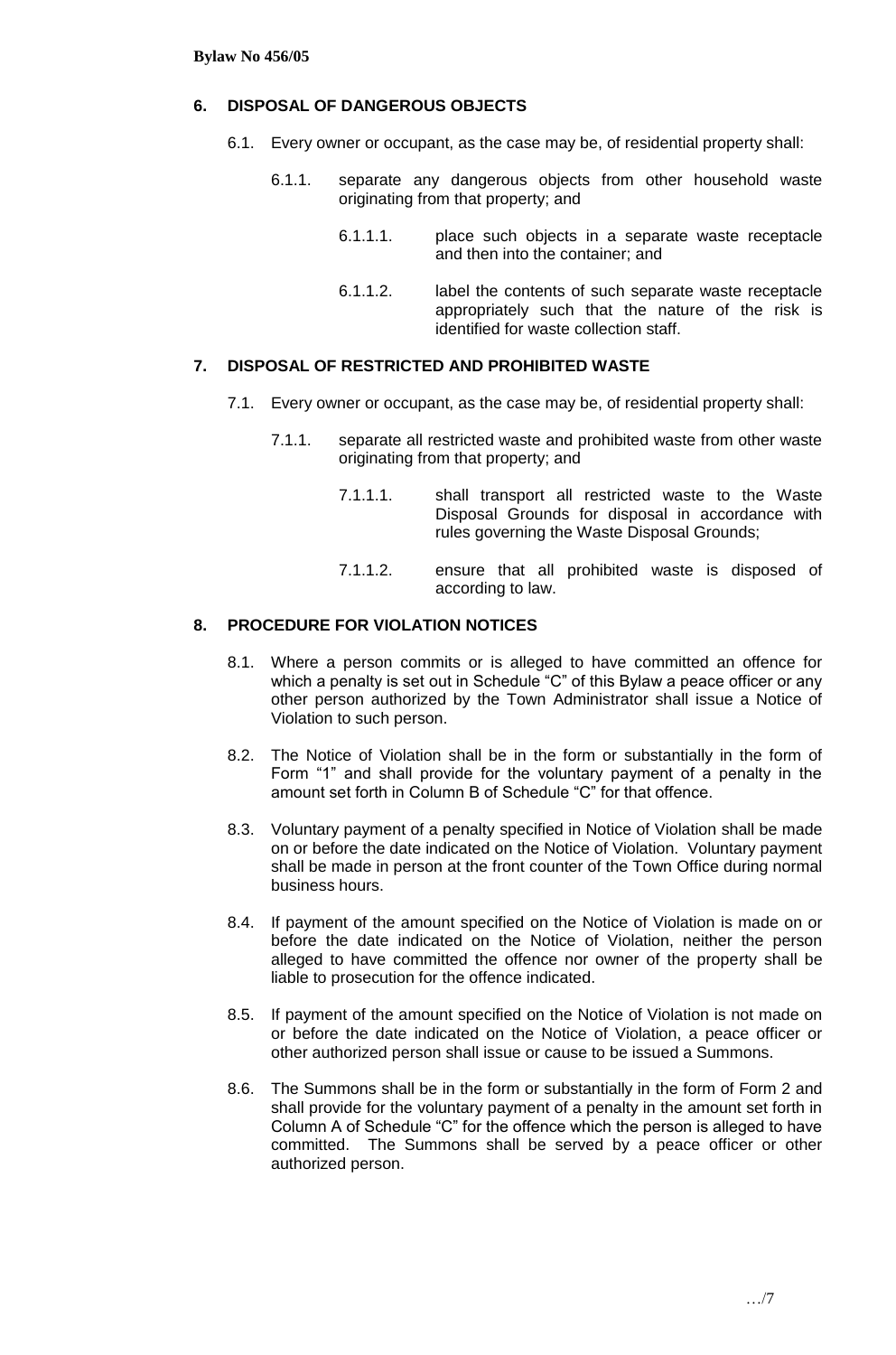- 8.7. Voluntary payment of a penalty specified in a Summons shall be made on or before the date indicated on the Summons. Voluntary payment shall be made in person at the front counter of the La Ronge Court House during normal business hours.
- 8.8. If payment of the amount specified on the Summons is made on or before the date indicated on the Summons, neither the person alleged to have committed the offence nor owner of the property shall be liable to prosecution for the offence indicated.
- 8.9. If payment of the amount specified on the Summons is not made on or before the date indicated on the Summons, the person to whom the Summons has been issued shall be liable to prosecution of the alleged contravention of the Bylaw.
- 8.10. Nothing in this section shall be construed to prevent any person from exercising his or her right to defend a charge of contravention of any provisions of this Bylaw.

### **9. PROCEDURE FOR SUMMARY OFFENCE TICKETS**

- 9.1. Where a person commits or is alleged to have committed an offense which is set out in Schedule "C" of this Bylaw, a peace officer or other authorized person shall issue to such person a Summary Offence Ticket in accordance with the procedures set for in *The Summary Offences Procedure Act*.
- 9.2. The Summary Offence Ticket shall be in the prescribed form and shall provide for the voluntary payment of a penalty in the amount set forth in Schedule "C" for the offence which the person is alleged to have committed.
- 9.3. Subject to limitations and in accordance with the procedures set forth on the Summary Offence Ticket, a person to whom a Summary Offence Ticket has been issued may plead guilty to the alleged offence without the necessity of appear in court.

### **10. CONFLICT WITH OTHER BYLAWS**

- 10.1. This Bylaw shall be subject to the provisions of *The Environmental Management and Protection Act*, *The Litter Control Act* and any regulations made pursuant thereto.
- 10.2. Where a provision of any other Bylaw of the Town is inconsistent with Bylaw, the provisions of this Bylaw shall prevail.

### **11. REPEAL**

11.1. Bylaw No. 297/92 is hereby repealed.

### **12. TRANSITIONAL AND COMING INTO FORCE**

12.1. This Bylaw shall come into effect on the day of its final passing.

Mayor

\_\_\_\_\_\_\_\_\_\_\_\_\_\_\_\_\_\_ Town Administrator

\_\_\_\_\_\_\_\_\_\_\_\_\_\_\_\_\_\_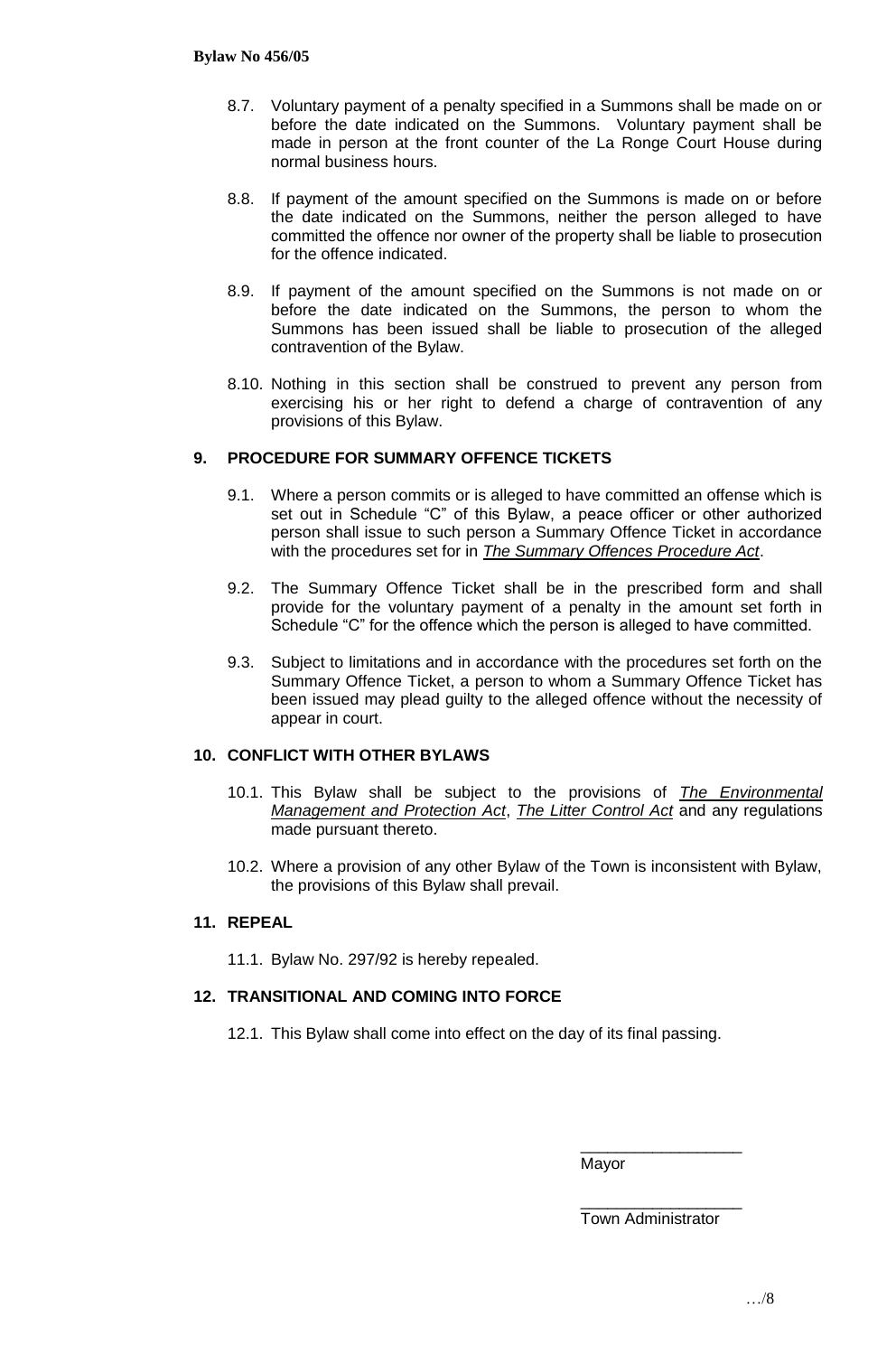# **Schedule "A"**

## **Bylaw No. 456/05, The Waste Management Bylaw**

## **Schedule of Restricted and Prohibited Waste**

## Part A – List of Restricted Waste

- 1. Construction Rubble weighing more than one (1) kilogram (2.25 pounds).
- 2. Automobile Parts weighing more than one (1) Kilogram (2.25 pounds).
- 3. Batteries.
- 4. Animal carcasses.
- 5. Large furniture.
- 6. Major appliances.
- 7. Used or discarded oil, including oil filters.
- 8. Petroleum contaminated soil or other materials.
- 9. Fuel storage and propane tanks.

Part B – List of Prohibited Waste

- 1. Any material or substance designated as a "hazardous substance" within meaning of The Hazardous Substances and Waste Dangerous Goods Regulations, R.R.S., c.E-10.2 Reg 3.
- 2. Used or scrapped tires.
- 3. Radioactive materials.
- 4. Explosives.
- 5. Gasoline or other combustible liquids.
- 6. Contaminated medical waste.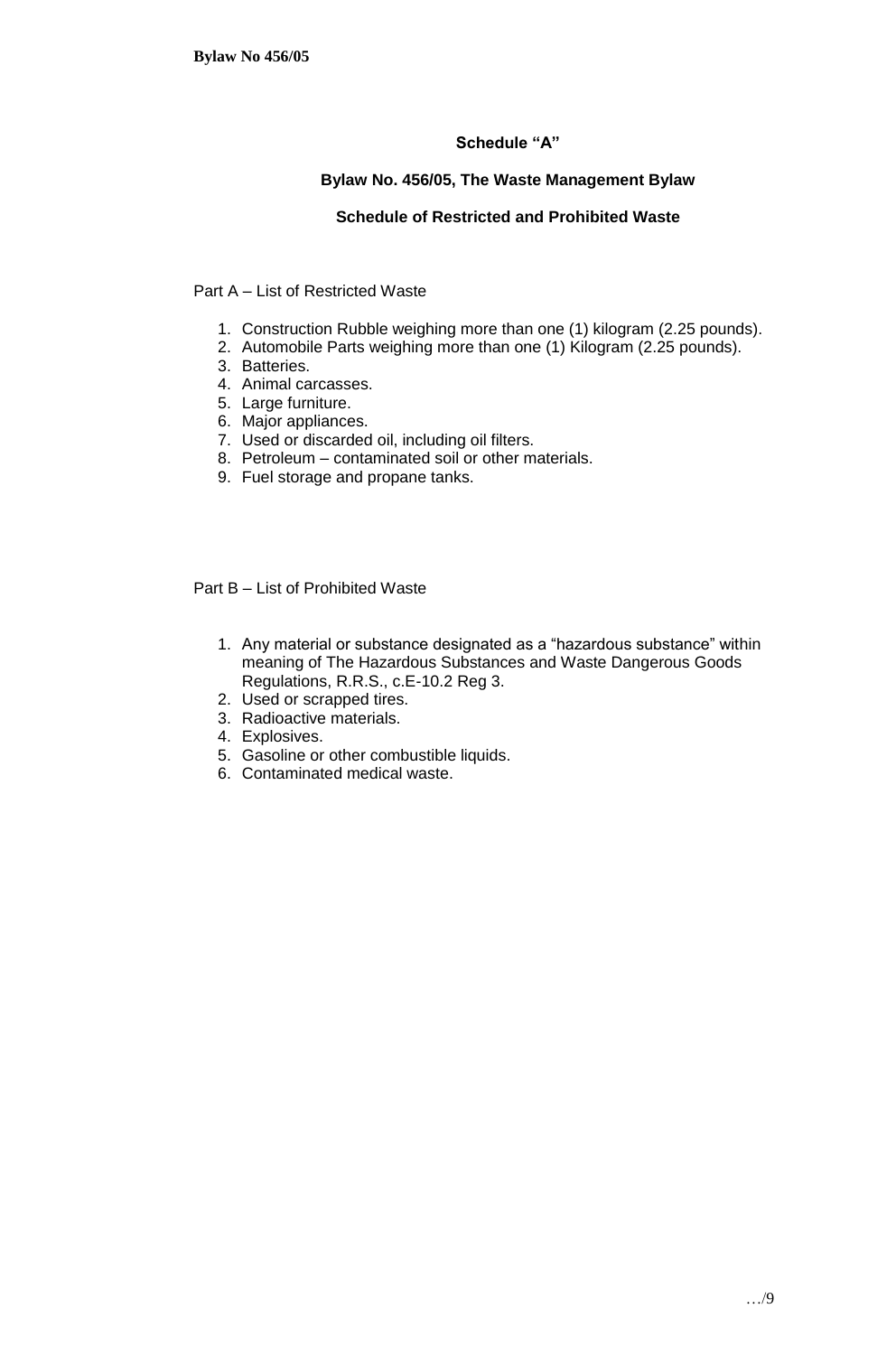### **Schedule "B"**

That parcel of land situated on the westerly side of No.2 Highway in projected Township 70, Range 22, West of the Second Meridian. Province of Saskatchewan now occupied as a nuisance ground, contained within the following boundaries:

"Commencing at south east corner of the parcel herein described distant approximately 2800 feet west from mile post 97, on said Highway, thence north 500, thence south 500 feet, thence east to the point of commencement, all bearing being astronomic, together with a right of way, for all purposes, over and upon that part lying perpendicularly east of the east boundary of the parcel described and west of the westerly limit of Highway No.2 as appurtenant to the parcel herein described containing 5.74 acres, more of less, said parcel being outlined in red on attached map 79 P/3 signed by R.G Young Acting Deputy Minister on  $24<sup>th</sup>$  day of January 1957."